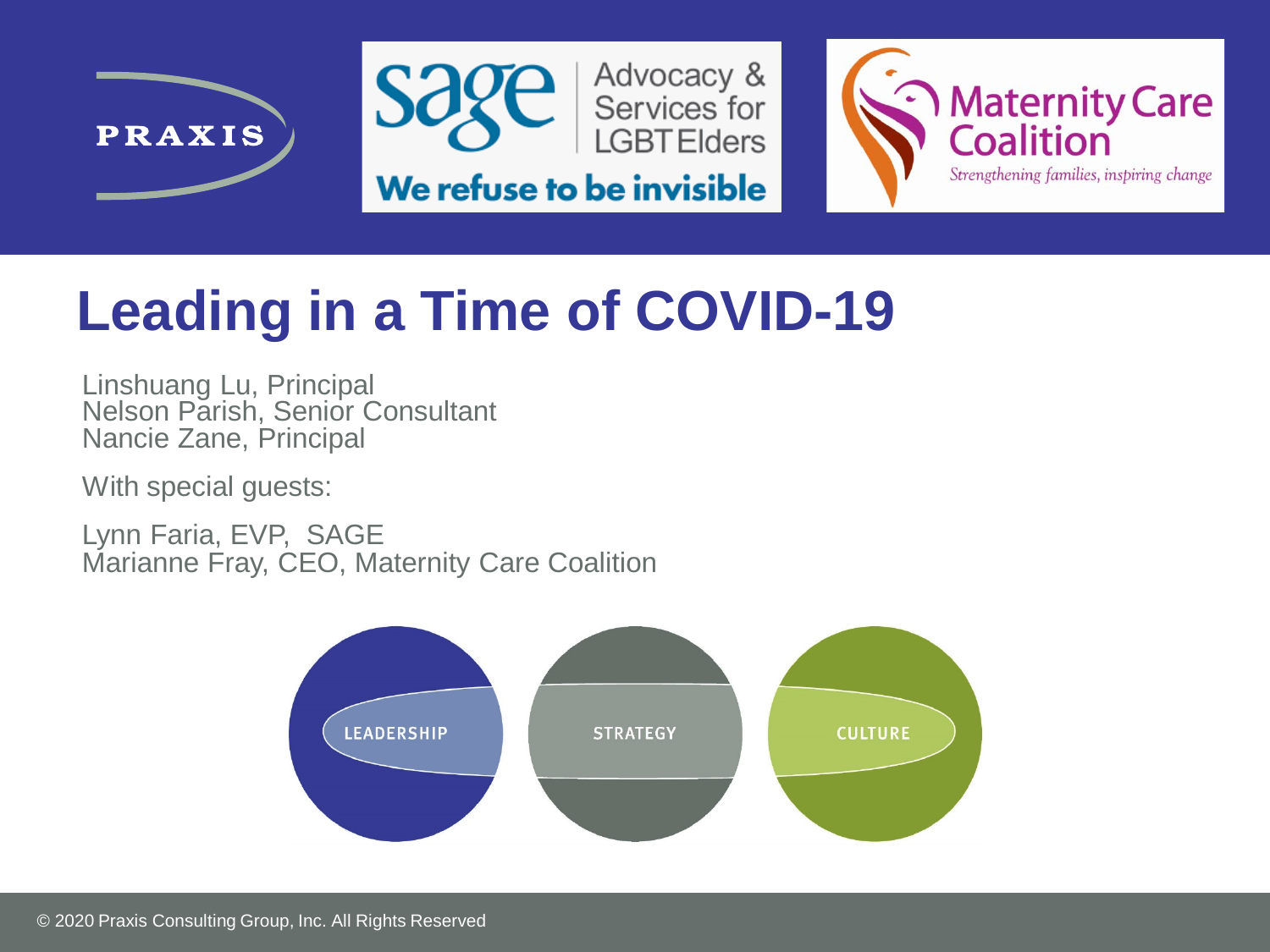#### **Agenda**



We refuse to be invisibl

**PRAXIS** 

- Introductions
- Leading a Crisis Framework
- Leadership Experiences
	- Marianne, Maternity Care Coalition
	- Lynn, SAGE
- Questions & Answers
- Breakout Room Discussion About Your **Experience**
- Wrap Up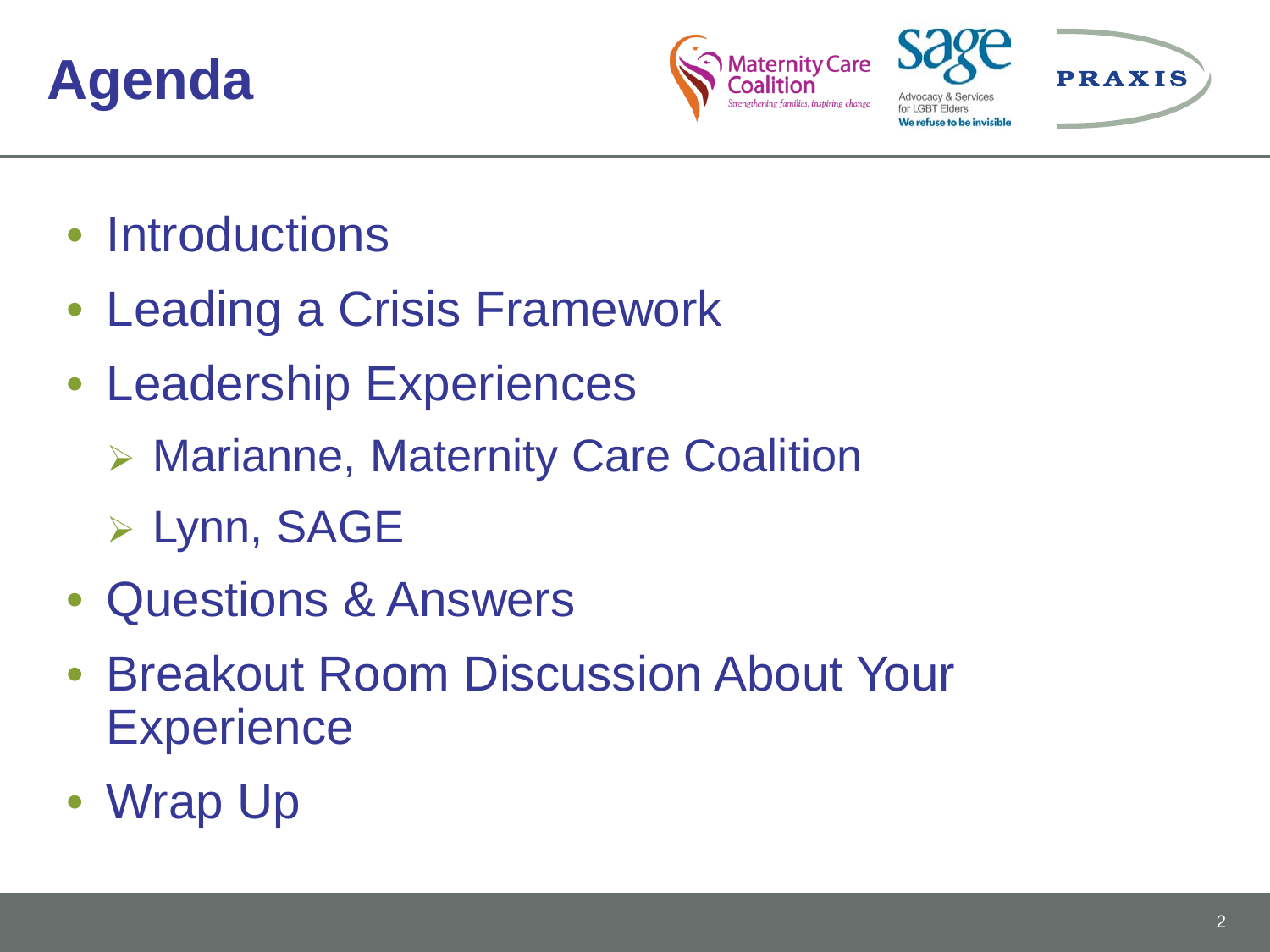#### **Praxis Consulting Group**





**PRAXIS** 



*We believe that mission-driven organizations with broad engagement and ownership contribute to a more just, equitable and sustainable society. We strengthen productive workplaces where people are empowered and share in the value they help create. We develop leaders, build effective teams, and guide organizations to create lasting impact and enduring value.*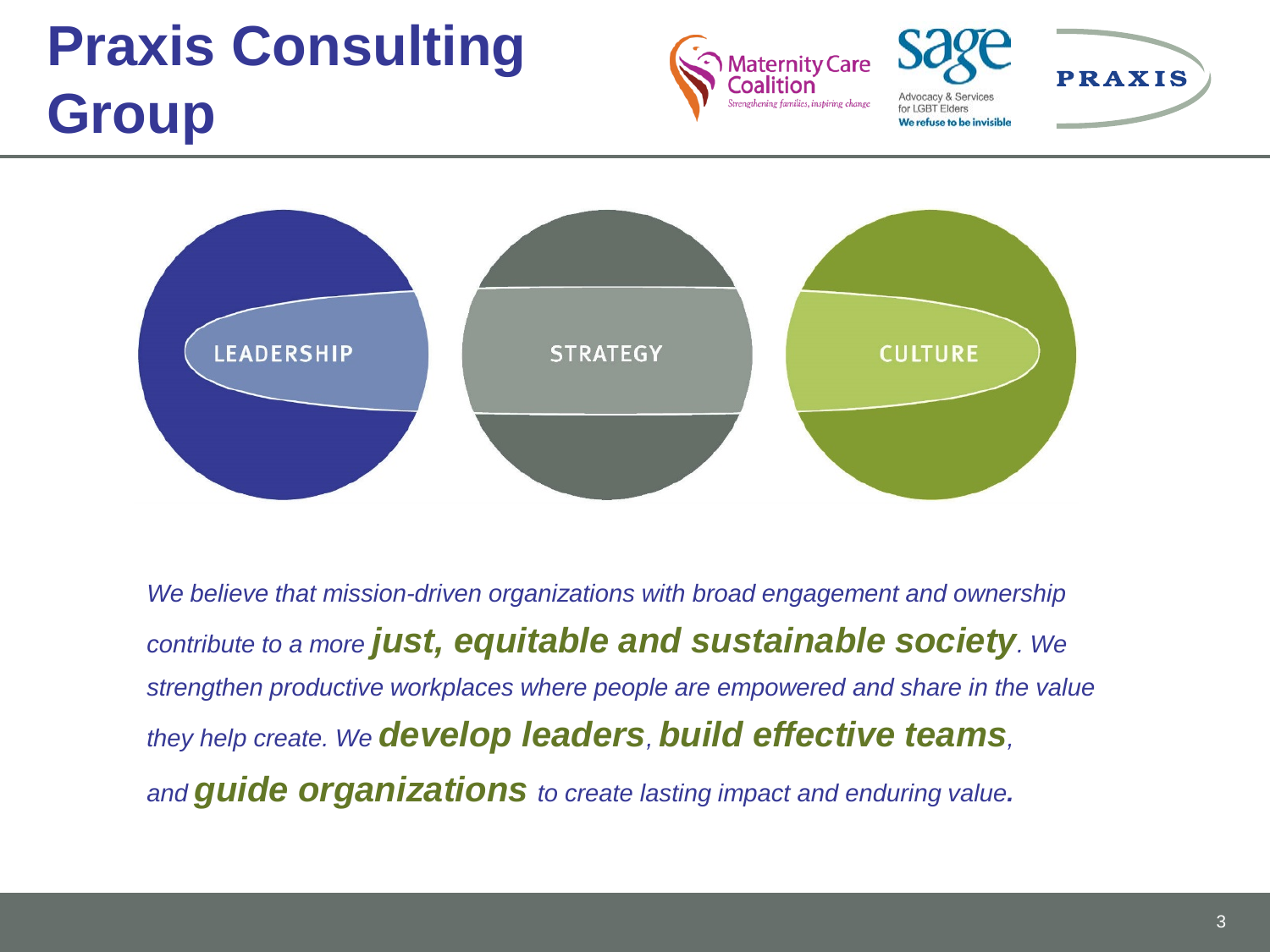#### **From Praxis**





for LGBT Elders We refuse to be invisible **PRAXIS** 







Linshuang Lu, MSOD *(Pronouns: she/her/hers)* Nancie Zane, PhD *(Pronouns: she/her/hers)* Nelson Parrish II, MA *(Pronouns: he/him/his)*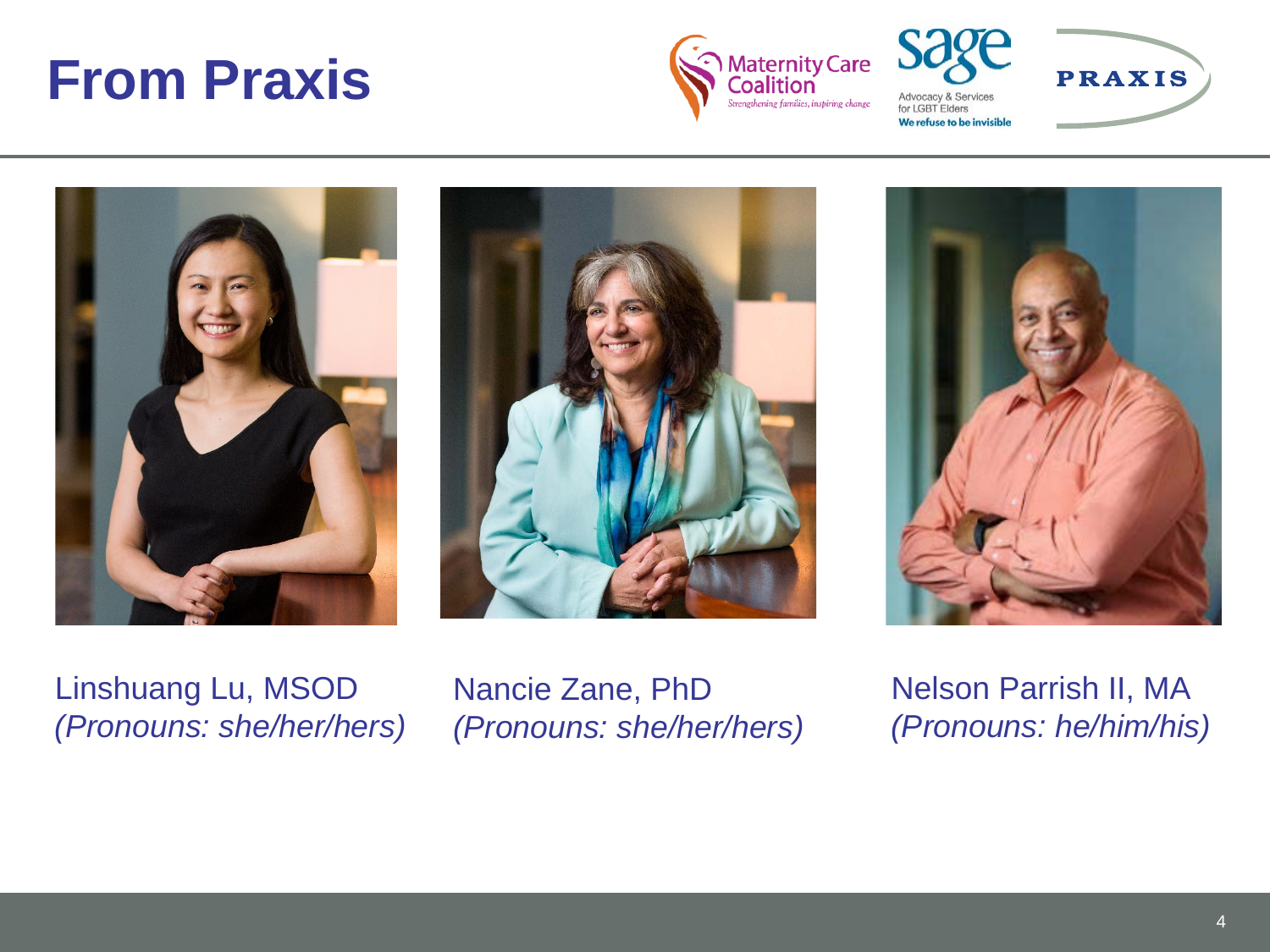#### **Today's Guests**



for LGBT Elders

**PRAXIS** We refuse to be invisible



Marianne A. Fray, MBA, CAE, IOM Maternity Care Coalition **CEO** *(Pronouns: she/her/hers)*



Lynn Faria SAGE Advocacy & Services for LGBT Elders EVP *(Pronouns: she/her/they)*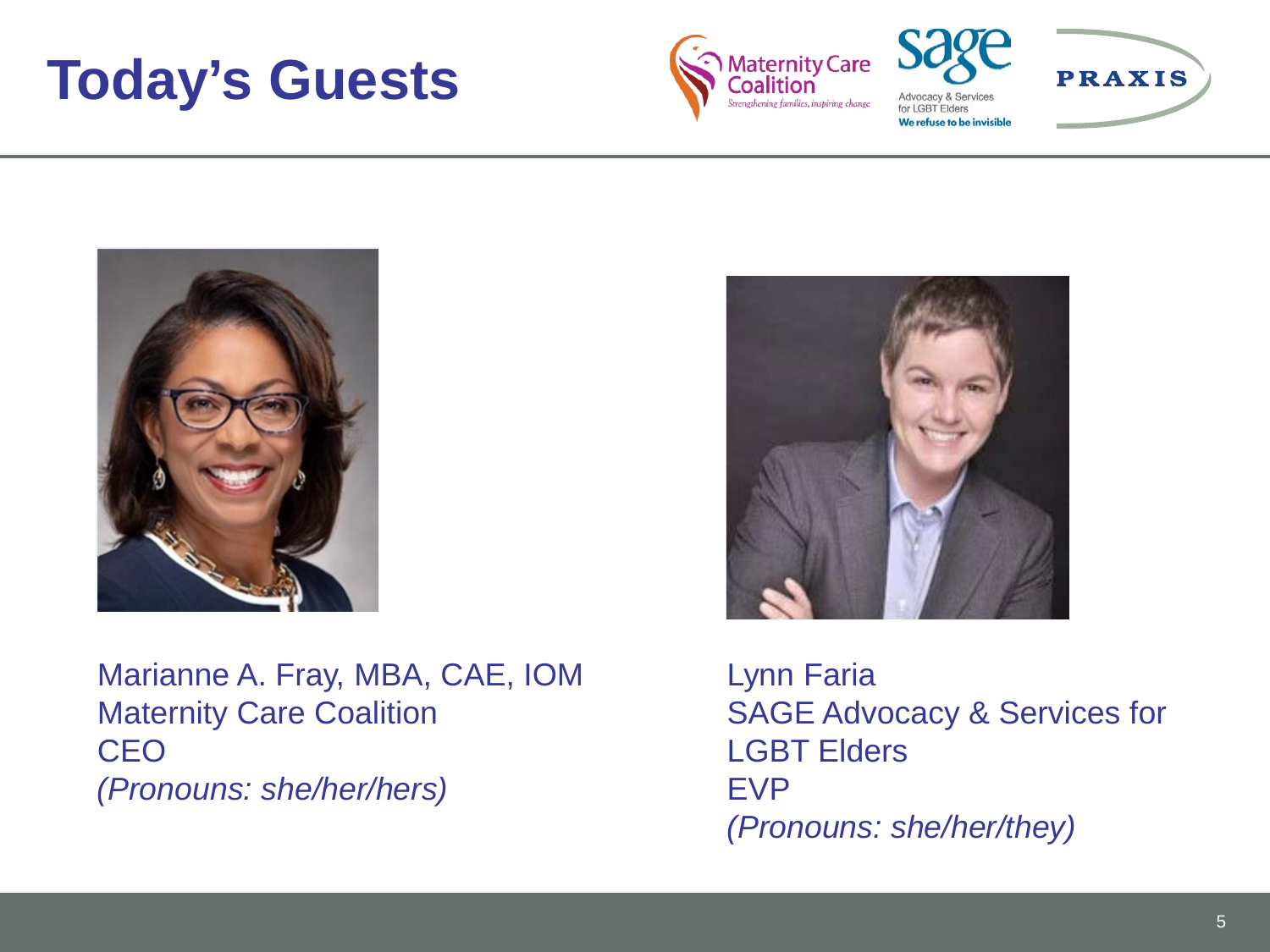#### **Maternity Care Coalition**



**PRAXIS** 



- Direct Service
- **How** · Advocacy
	- Research

### **Why**

**Inspiring Change.** Advocacy and education to effect policy change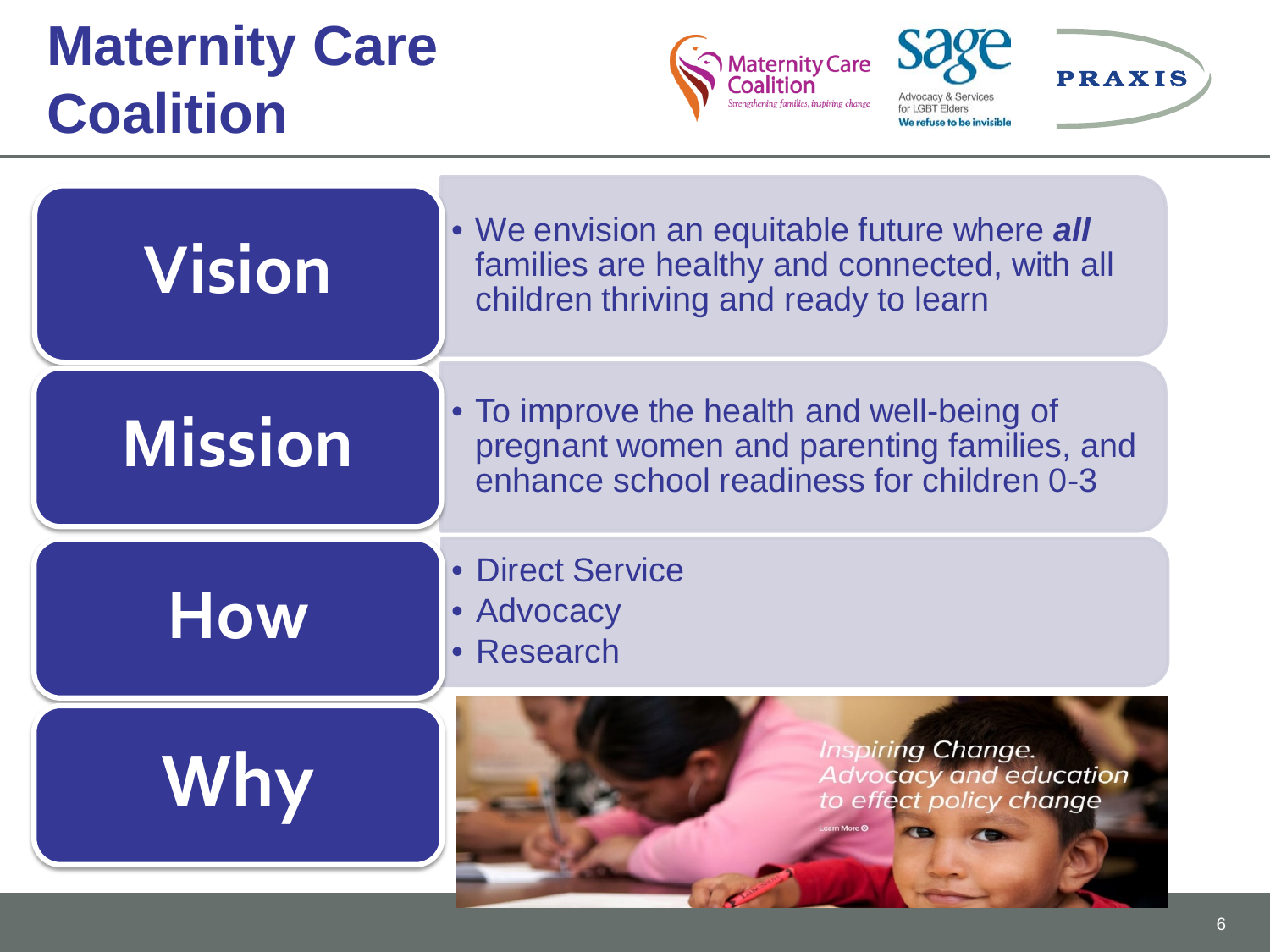#### **SAGE**







- Founded in 1978!
- The world's oldest and largest organization dedicated to serving and advocating for LGBT older people
- Mission: to lead in addressing issues related to LGBT aging

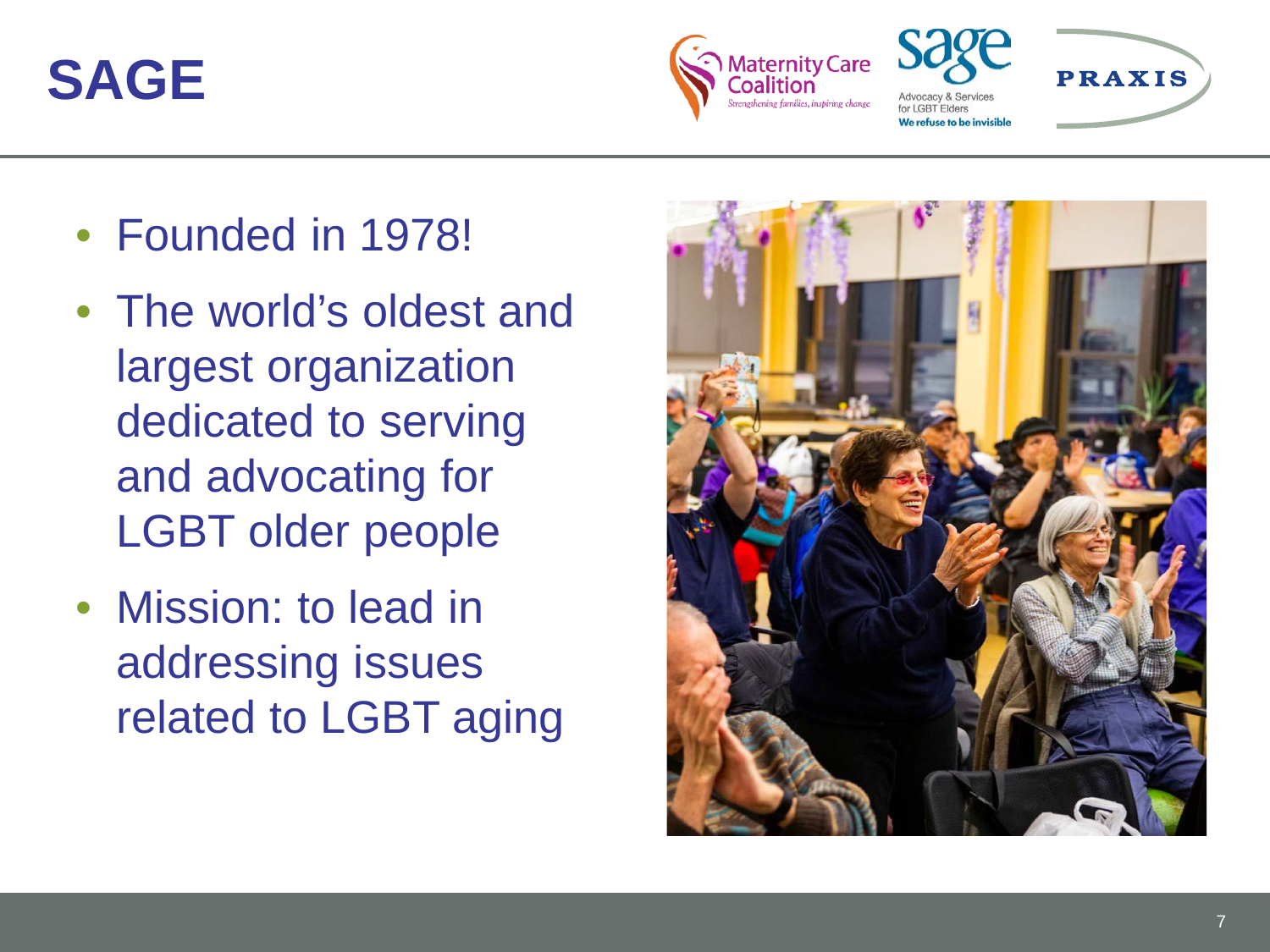#### **Crisis: Three Phases**



for I GBT Fiders We refuse to be invisible **PRAXIS** 



© 2020 Praxis Consulting Group, Inc. All Rights Reserved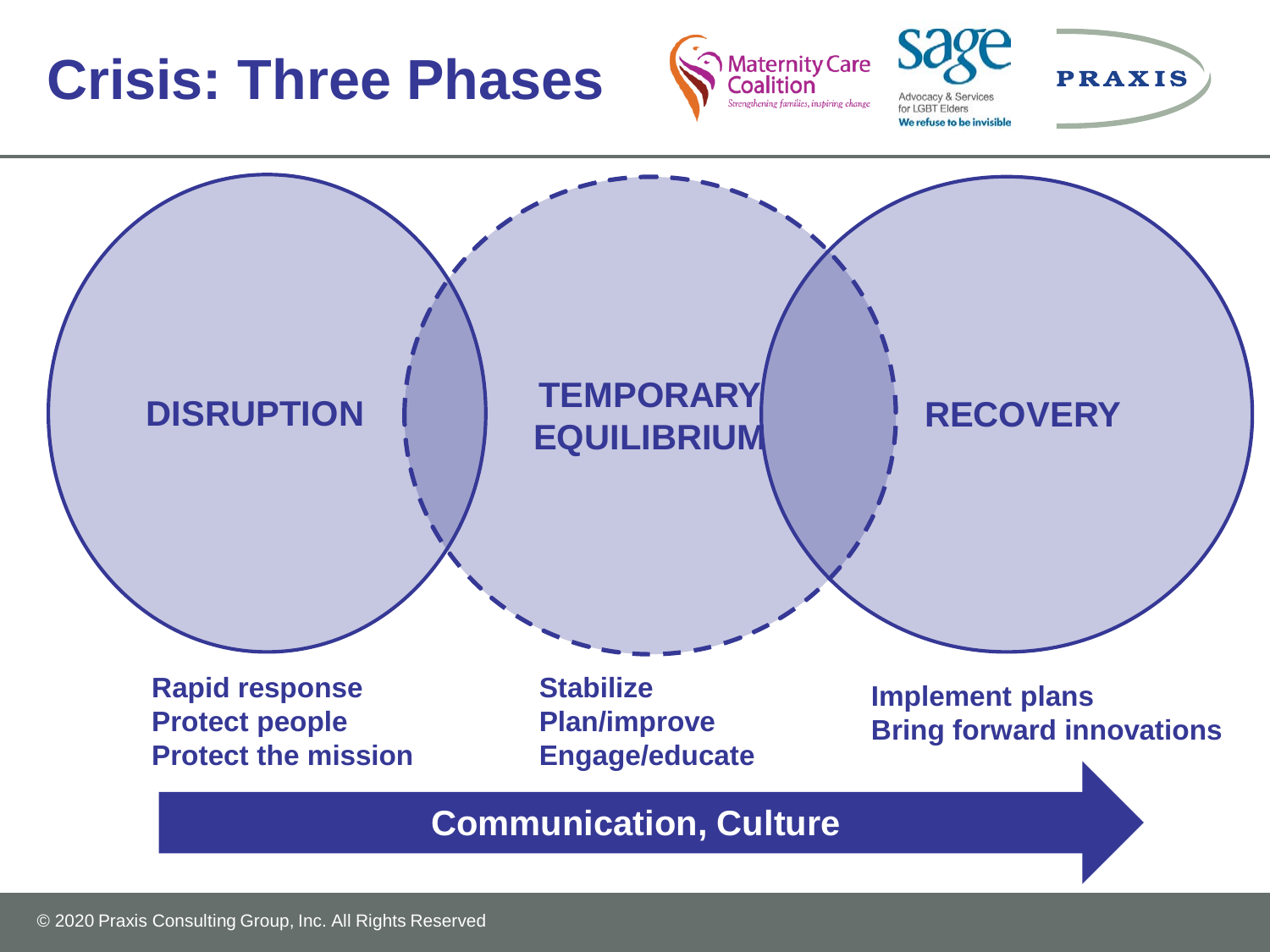





Please respond in the Chat:

- 1. Where do you see your organization now in the framework?
- 2. What's a word or phrase to describe what your experience in your organization is like now?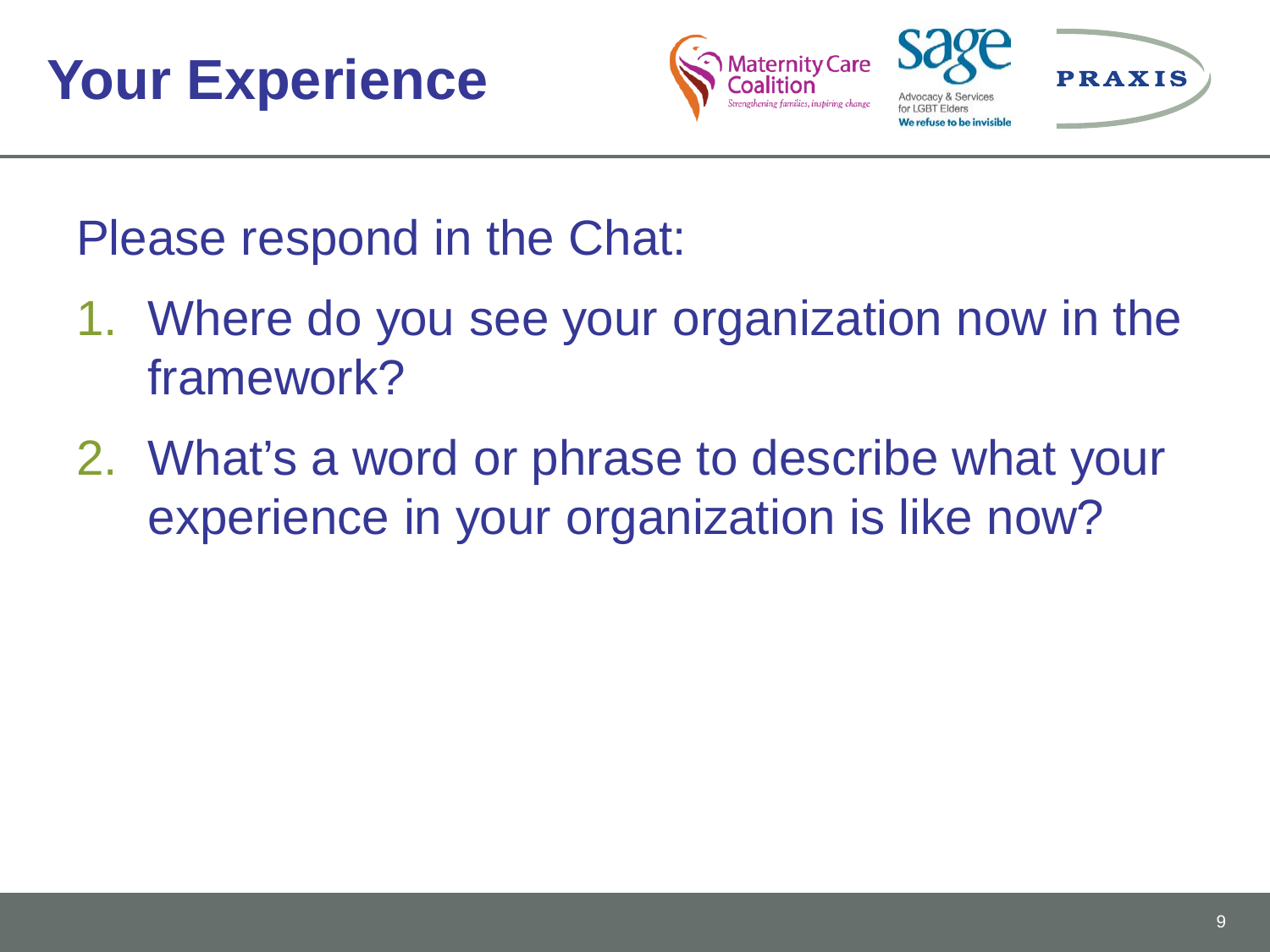







- Please feel free to ask questions or make comments via the Chat
- After hearing from both Marianne & Lynn, we'll respond to questions in the Chat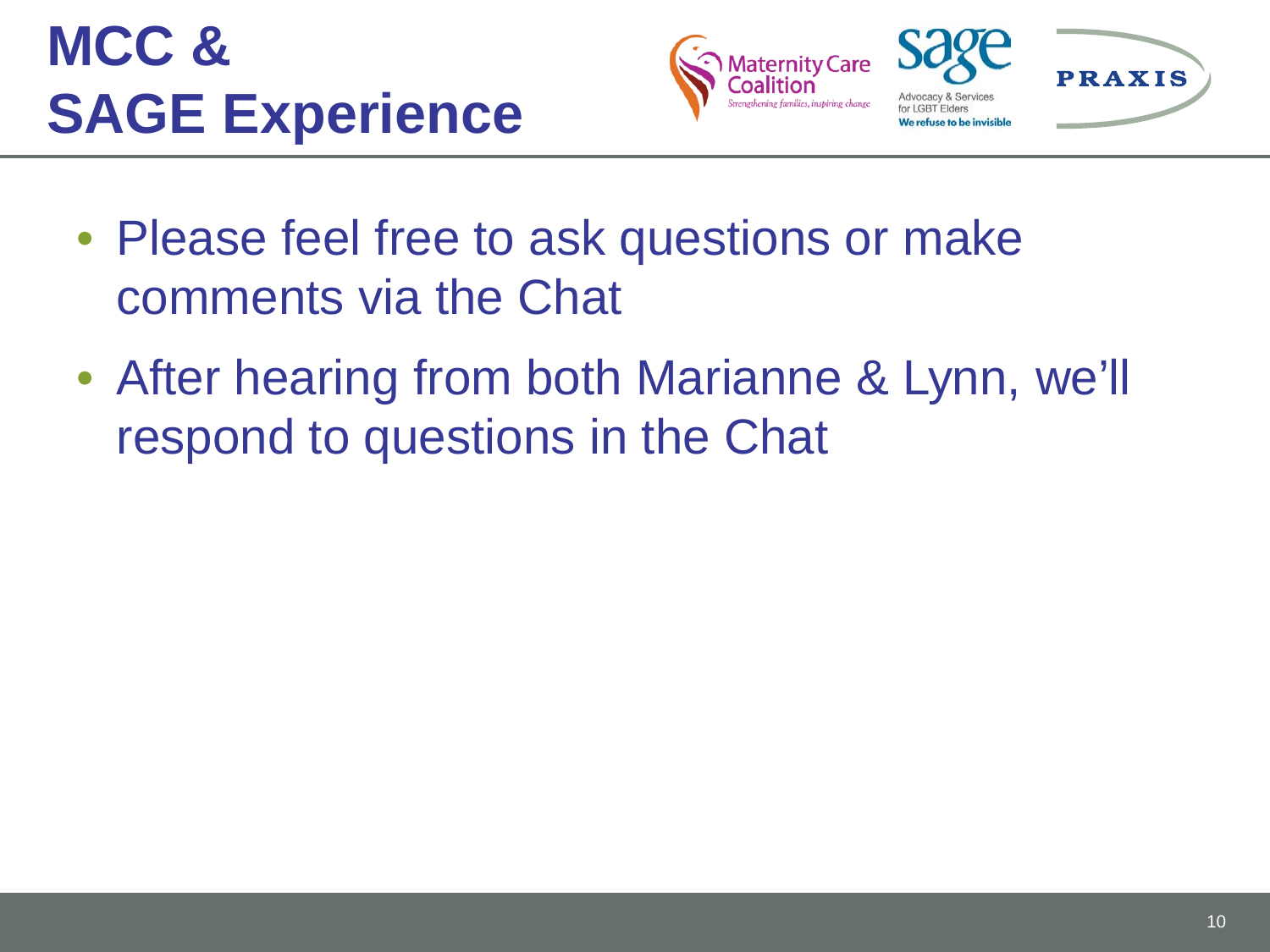





## **Maternity Care Coalition Experience**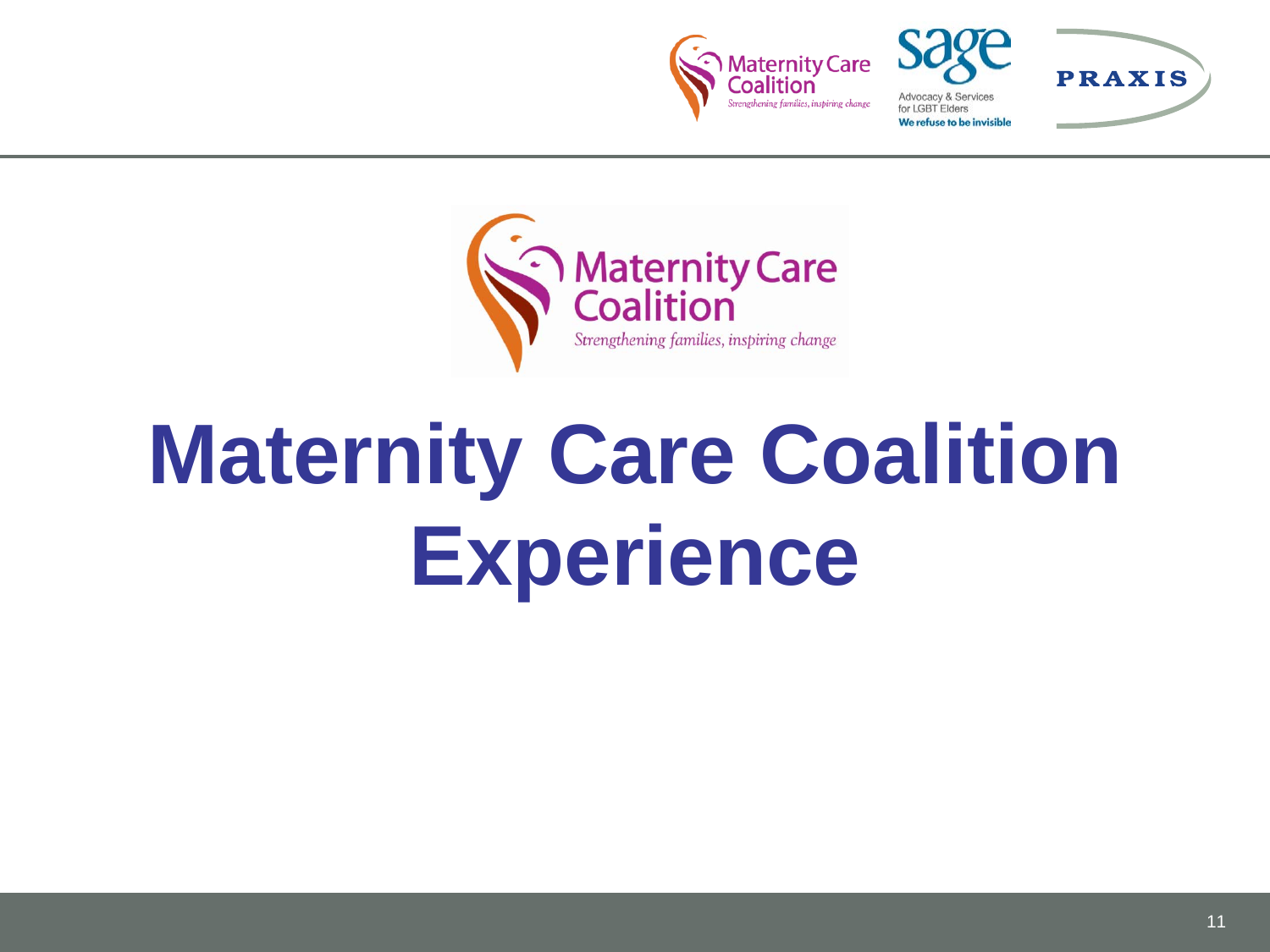#### **Managing Disruption**





Advocacy & Service for LGBT Elders We refuse to be invisible

**PRAXIS** 

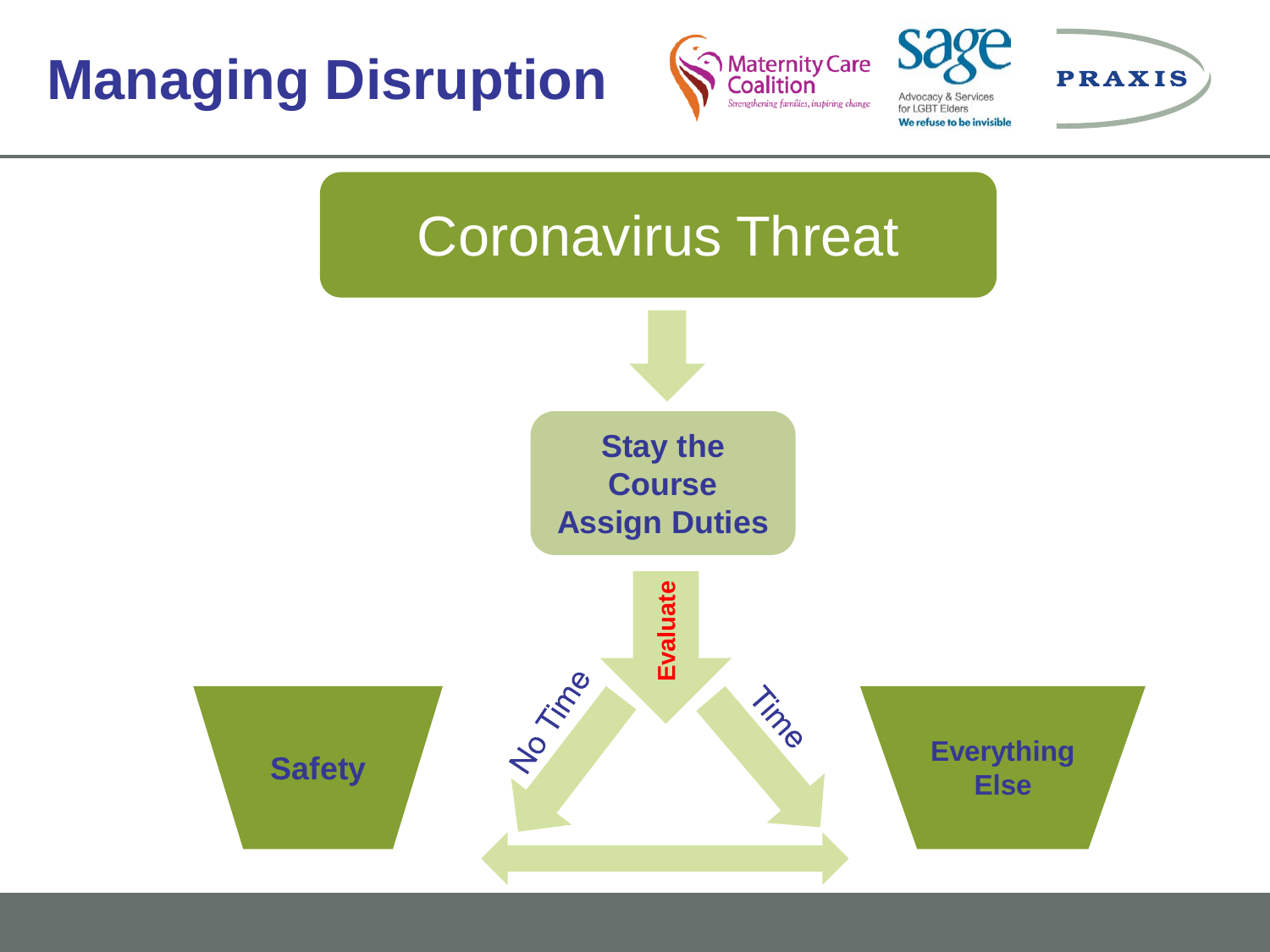#### **Equilibrium to Recovery**





for LGBT Elders

**PRAXIS** We refuse to be invisible

# Guided by Culture

**Everything** Else

- Time
- Plan
- Communicate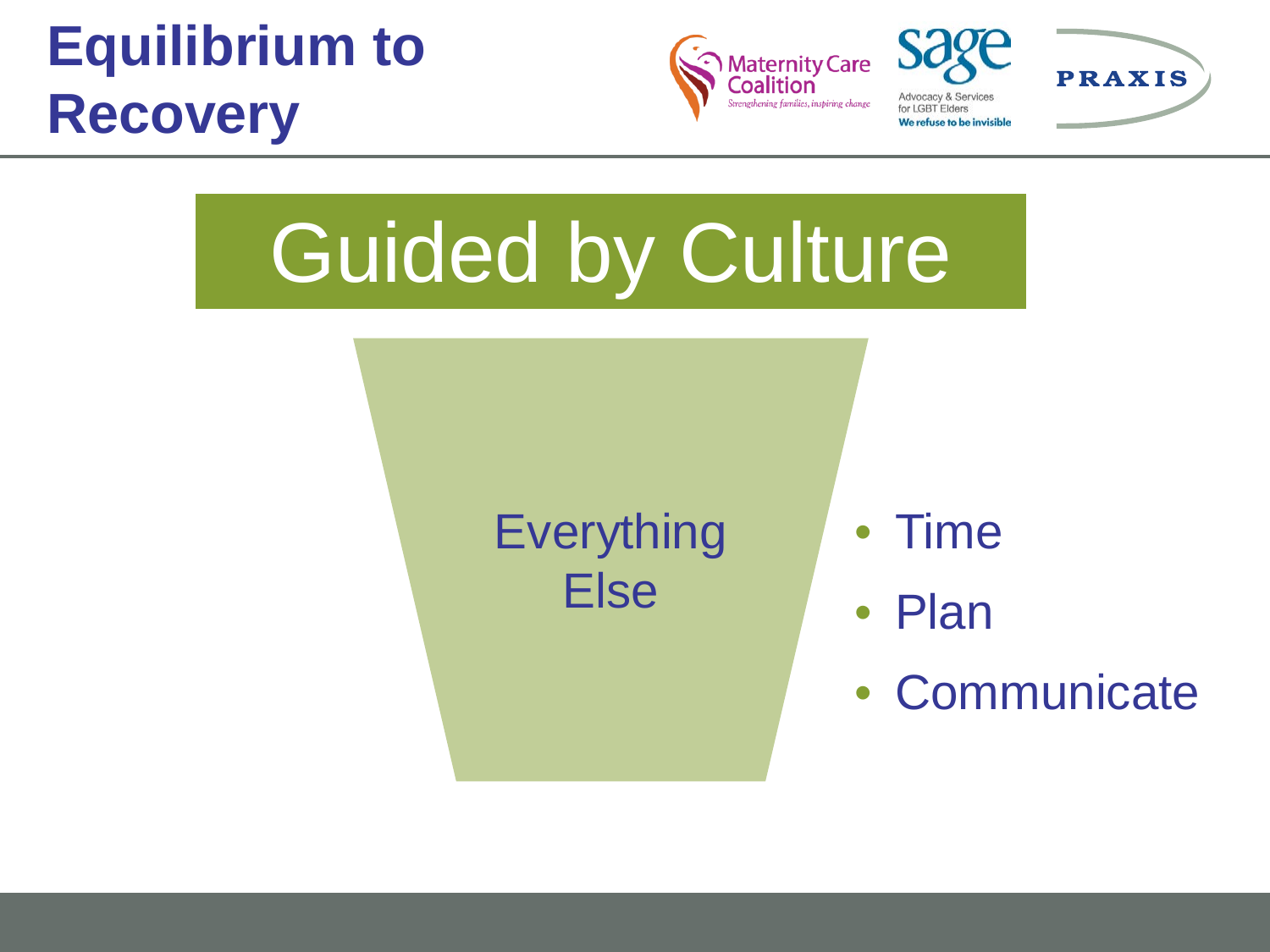





### **SAGE Experience**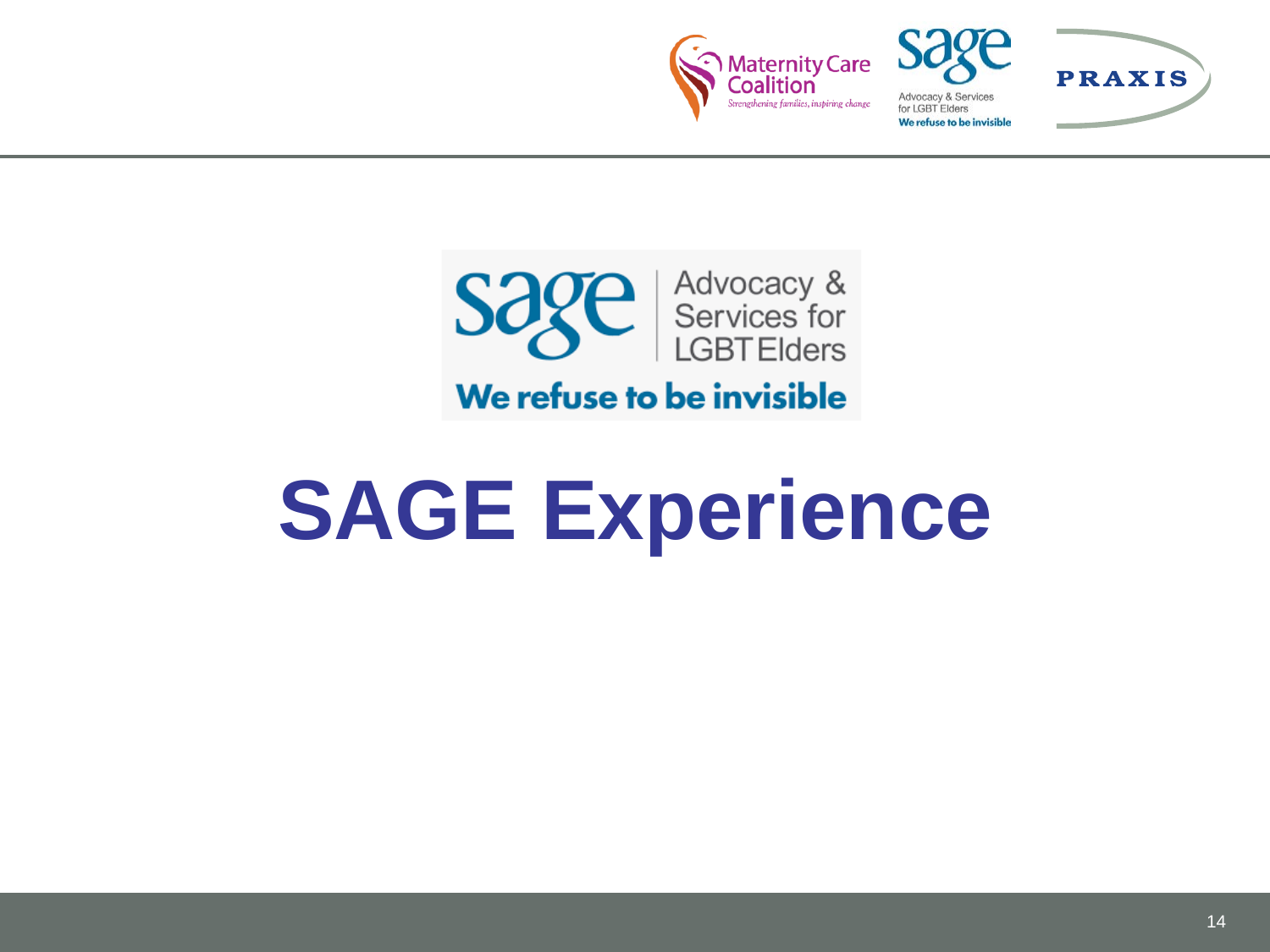#### **Crisis: Three Phases**



for I GBT Fiders We refuse to be invisible

**PRAXIS** 



Experiencing a mix of these two phases Different parts of the organization may be at different stages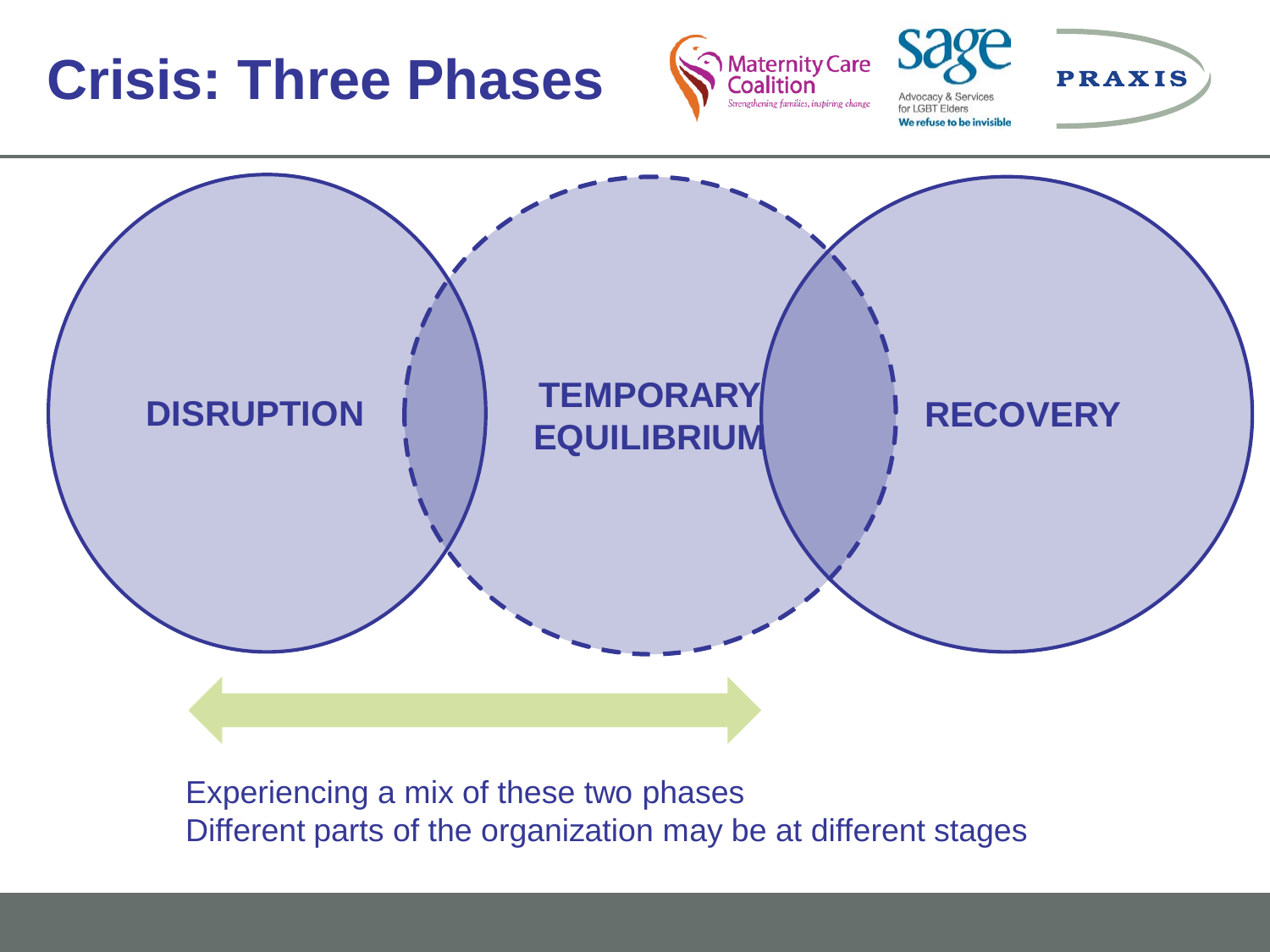#### **Crisis: Three Phases**



for LGBT Elders We refuse to be invisible **PRAXIS** 



Current planning efforts involve navigating all three stages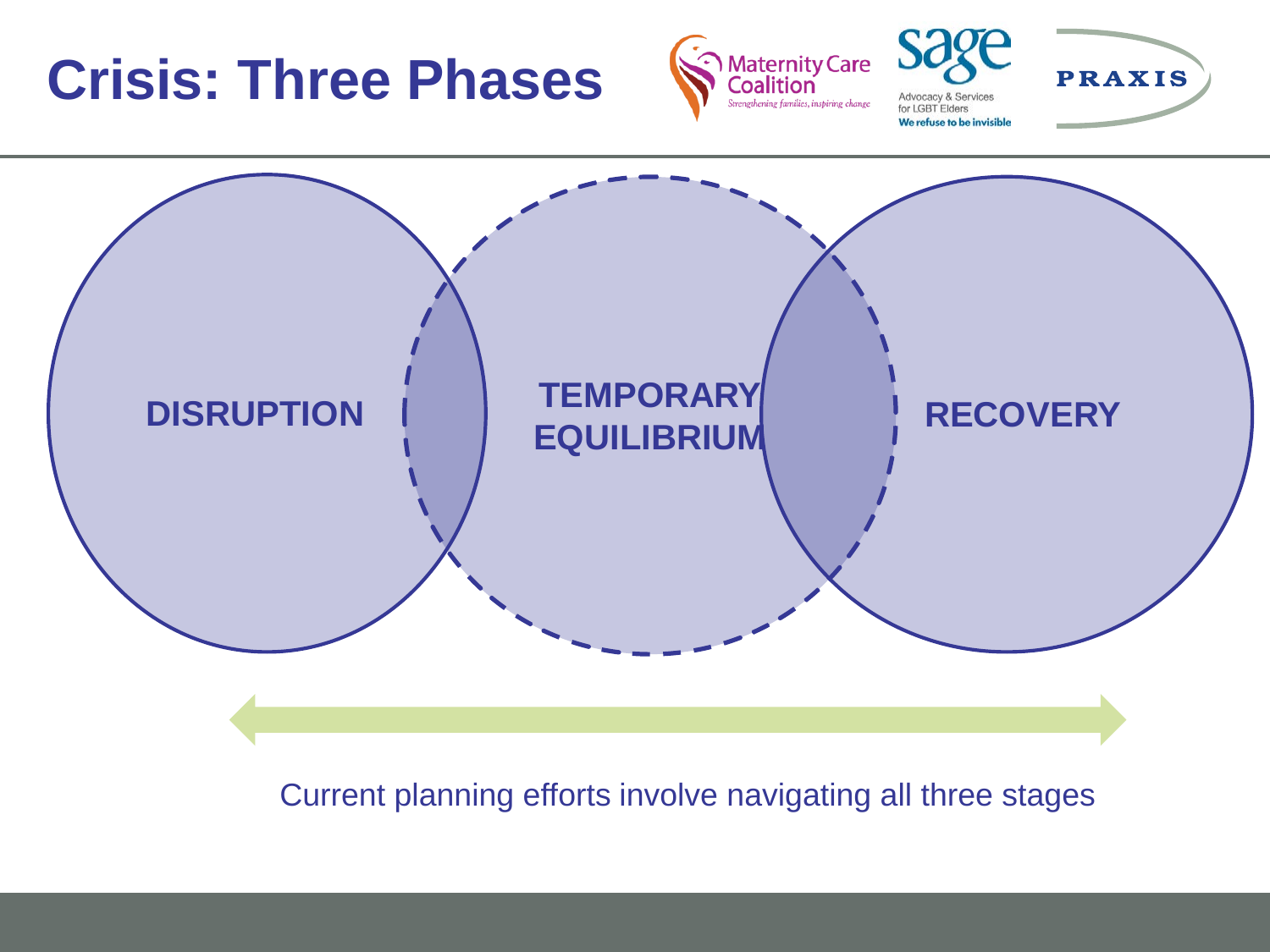#### **Breakout Room Discussion**





Feel free to turn on video in your breakout rooms & introduce yourselves and your organization if you don't know each other.

#### **Discussion questions:**

- 1. What resonates with you from the speakers' experience? Any remaining questions?
- 2. What's one or two things that your organization has done particularly well?
- 3. What's on your mind now as far as what your organization needs to pay attention to?
- **Be prepared to share with the larger group:** 
	- $\triangleright$  Questions (if any)
	- $\geq 1$  good idea/highlight from your discussion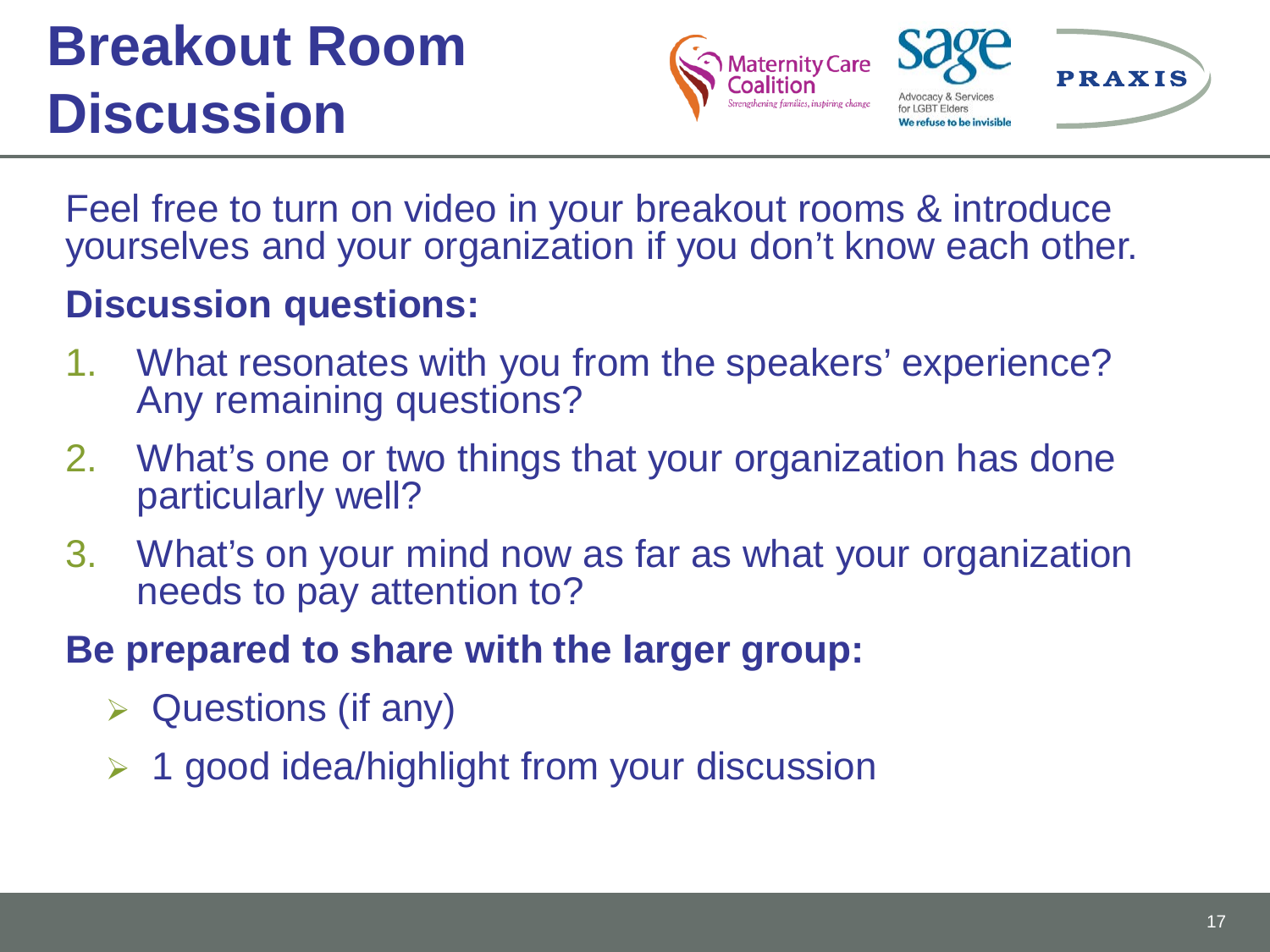#### **Questions & Good Ideas/Highlights**





**PRAXIS** for LGBT Elders We refuse to be invisible

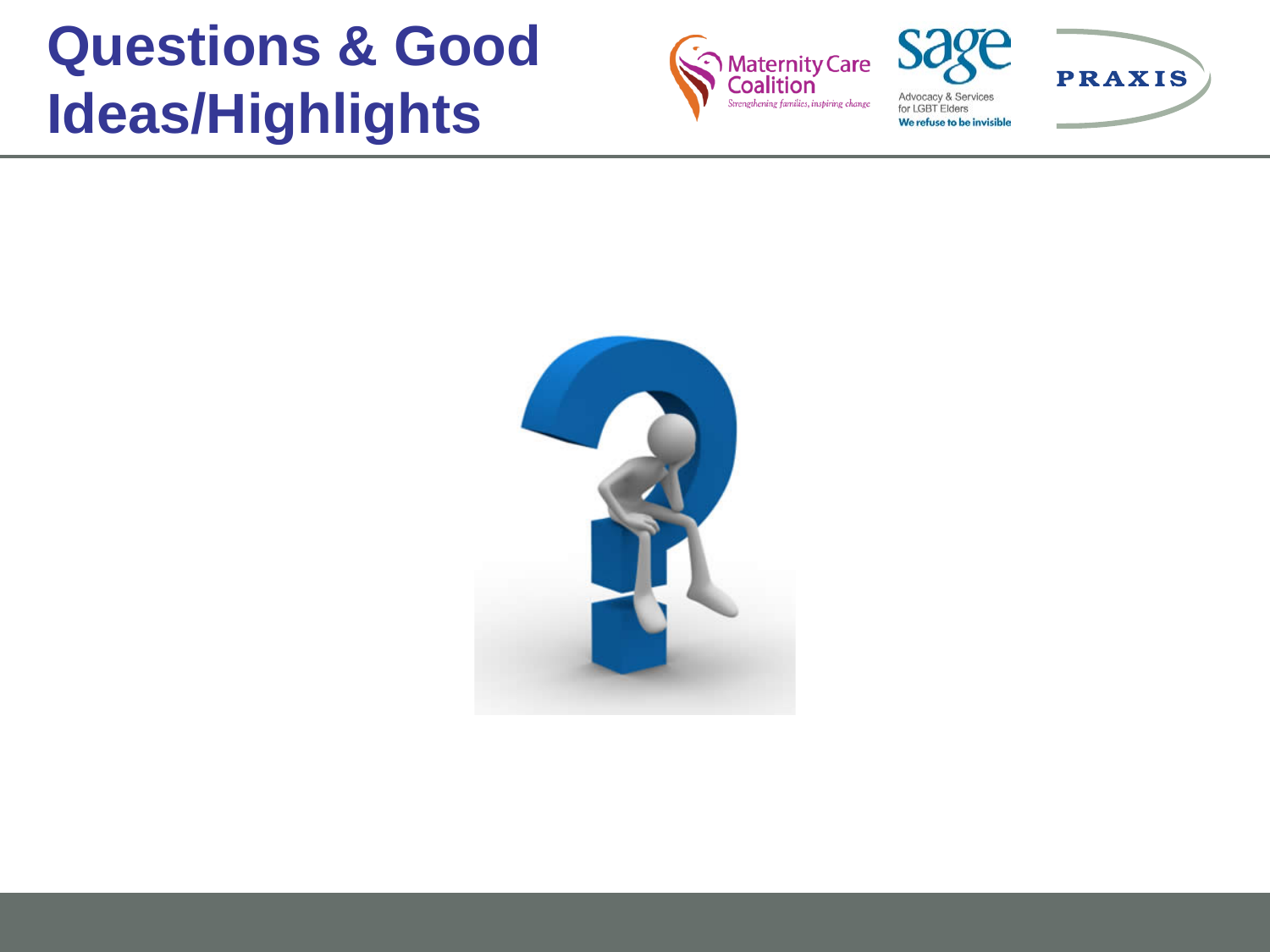





- Please fill out the evaluation
- PowerPoint slides, recording and other resources will be shared